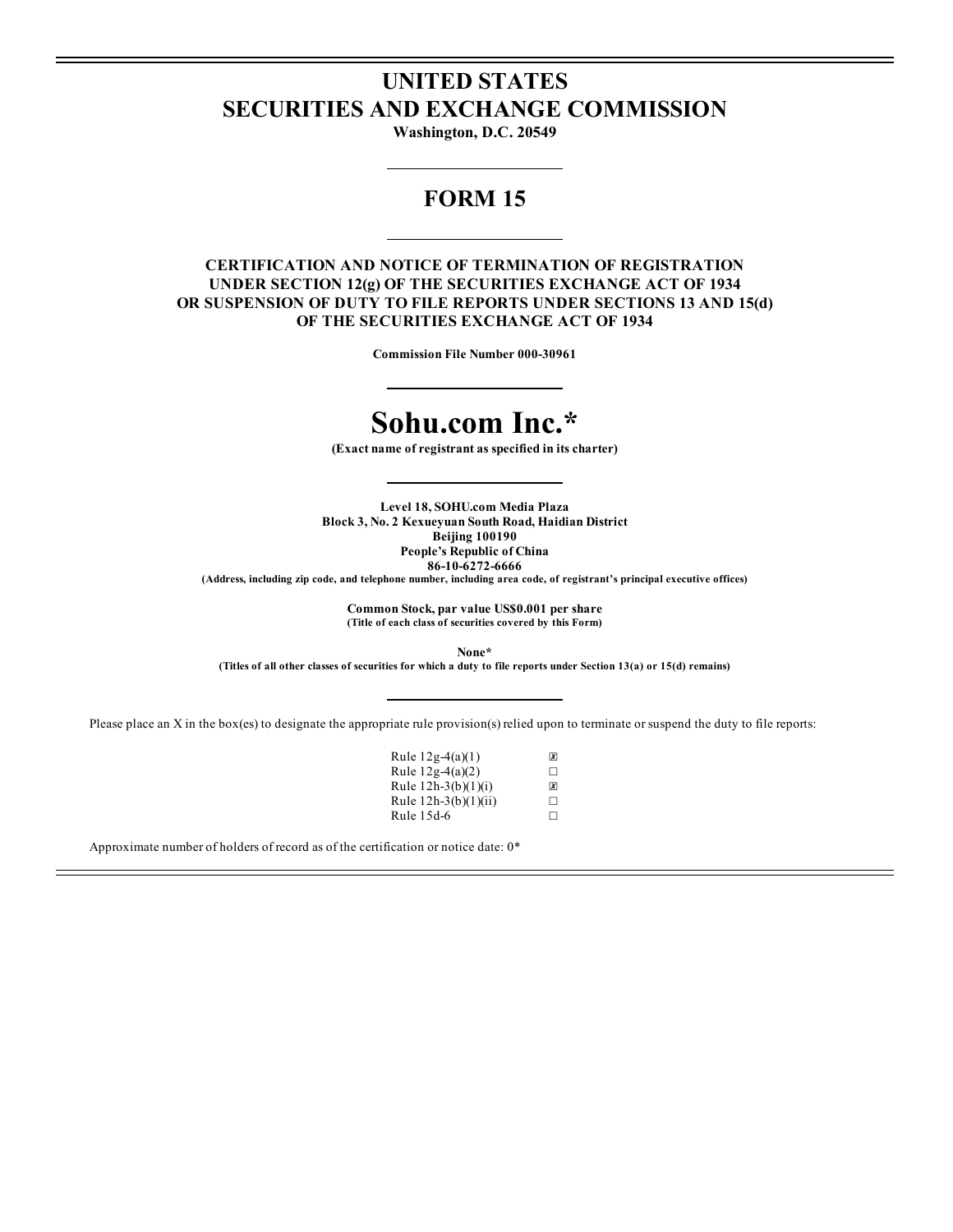#### **\* Explanatory Note**

This Form 15 relates solely to the reporting obligations of Sohu.com Inc., a Delaware corporation that was dissolved effective May 31, 2018 at 4:30 PM Eastern Time, and does not affect the reporting obligations of Sohu.com Limited as Sohu.com Inc.'s successor issuer for purposes of Rule 12g-3(a) under the Securities Exchange Act of 1934.